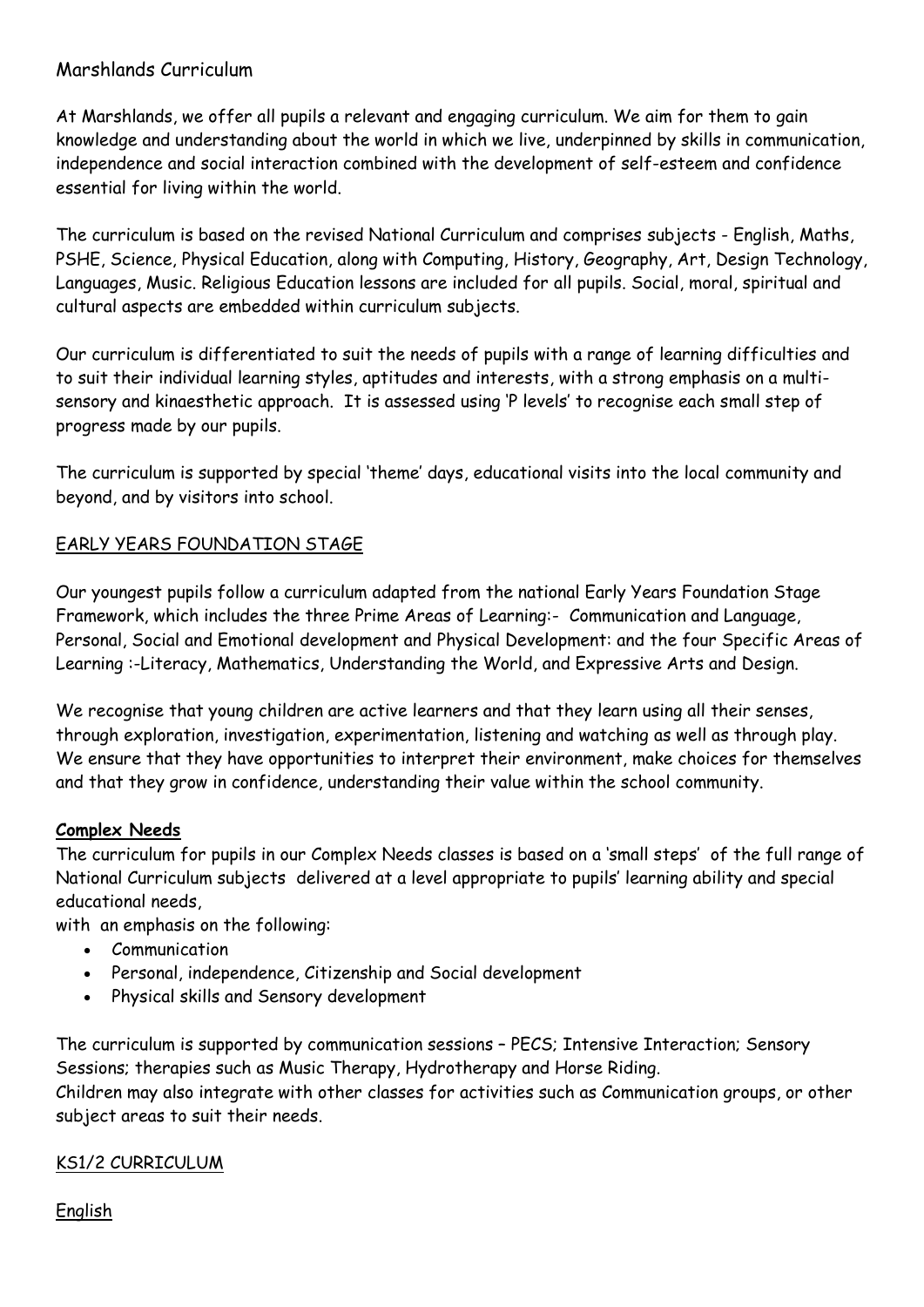Marshland's English curriculum follows the National Curriculum requirements differentiated to the needs of our pupils and includes Communication (Speaking, Listening), Reading and Writing. Communication skills are key and pervade our curriculum through non-verbal methods (intensive interaction, objects of reference, photographs, pictures, symbols, signing) in addition to verbal speaking and listening skills. Visual clues support pupils' understanding. Individual and small group sessions are planned to suit individual pupils.

Reading is taught using Jolly Phonics and progressive Phonic reading books suited to pupils' interest level. A whole word approach is used to teach 'tricky words' which are not phonetically plausible or where a phonic approach is not best suited to an individual pupil.

We use a 'Book Banded' reading scheme, which allows pupils to read books using skills with phonics, pictures, patterned language, whole words and their own experiences. Book banding uses a variety of books, includes fiction, non-fiction and poetry, all banded together by reading ability level. This ensures access to a wide variety of texts and styles and is key in developing reading and comprehension skills. A large library and volunteer readers support the development of reading for pleasure.

Early writing skills focus on attributing meaning to writing and mark making. Progressive skills including composition, spelling, grammar, punctuation, and handwriting are again based on National Curriculum requirements and are used purposefully in response to first hand experiences, texts or learning content from other curriculum areas. Pupils are encouraged to use their own creativity and imagination.

#### Maths

Our evolving Maths curriculum is based on the National Curriculum requirements, set out in skills ladders and adapted to suit the individual needs of our pupils. Maths learning is through practical experiences using multi-sensory resources, including interactive games and activities from the Abacus scheme. ICT materials further engage and support pupils. Opportunities to use and apply Maths are planned through relevant practical activities such as helping with snack time, buying from the local shop or other visits within the community. Cross curricular links with Maths are made wherever possible but especially with Science and Creative Curriculum topics.

#### PHSE

Personal, Social and Health Education permeates the whole ethos of the school. Our curriculum is designed to encourage pupils to become as independent as possible to prepare them for a role as active participants in society. The PHSE curriculum is based on the following topics: Keeping Safe, Staying Healthy, Keeping Active, Taking Care of the Environment, Sex and Relationships, Difference and Diversity. All work is progressive and is at a level to suit the individual child and their needs.

#### Physical Education

Our PE curriculum provides our children with the opportunity to experience a wide range of activities and the time to acquire and develop 'physical literacy'. PE units cover gymnastics, games, dance, athletics, and for Y6 , outdoor adventure activities. Swimming lessons (and /or Hydrotherapy dependent on need) are provided for all children at the local pool, with an additional 'booster class' in the Summer term for KS2 pupils who require additional support.

External coaches are also used to deliver additional sessions of activities such as football, cricket, and cycling.

Wherever possible, we try to provide opportunities to participate in competitive sporting events, such as the termly South Staffordshire Special Schools Sports Festivals and local Change4Life festivals.